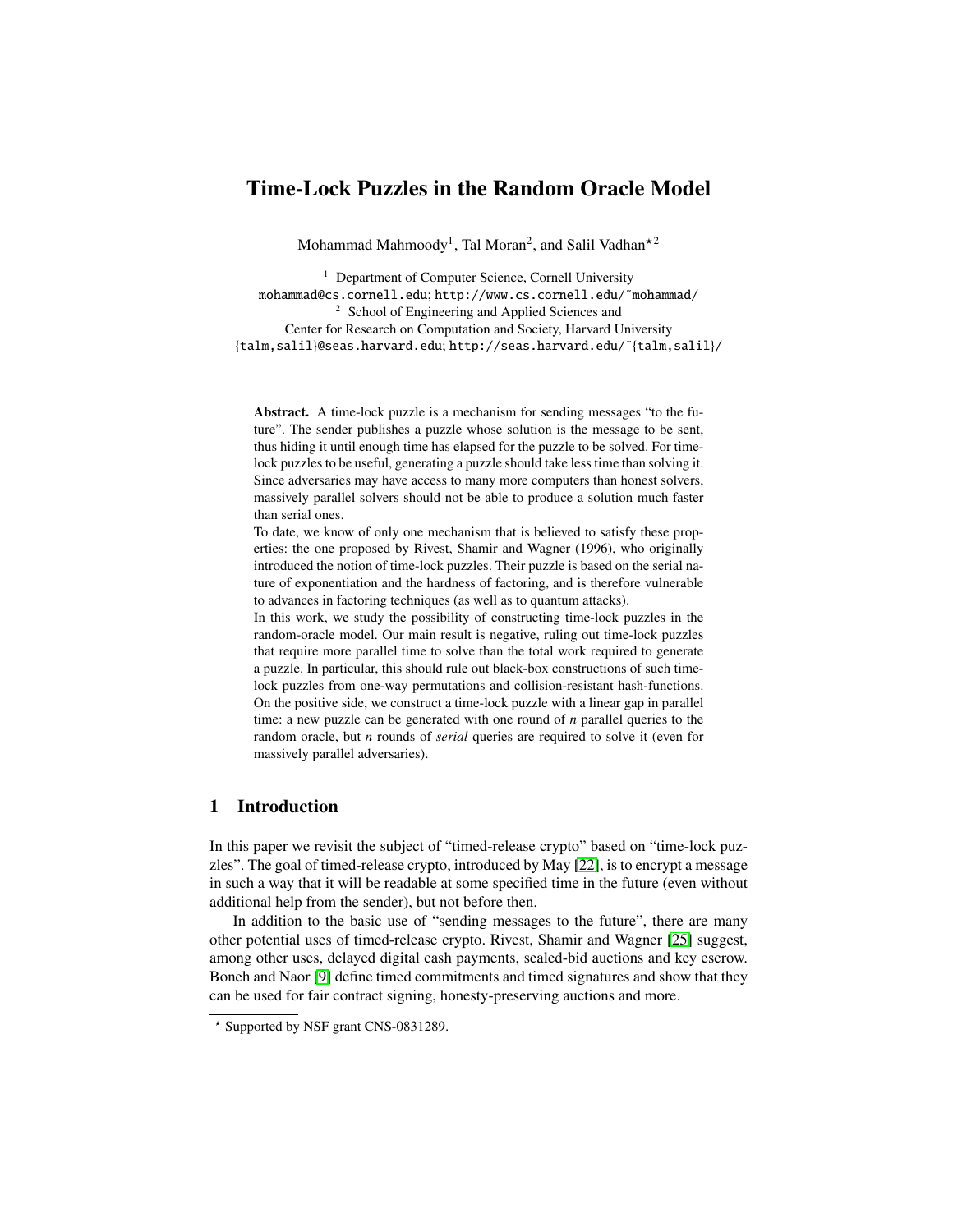A natural approach to building a timed-release crypto scheme is the use of timelock puzzles: puzzles that take a prespecified amount of time to solve (which should be significantly longer than the time to generate the puzzle). Intuitively, using the solution of a time-lock puzzle as the key to an encryption scheme would force anyone wanting to decrypt the message to perform the computation for the time required to solve the puzzle. By tuning the difficulty of the solution according to the time we would like the message to remain secure, we can ensure that decryption will take at least that amount of time.

Inverting a (suitably weak) one-way function seems like an obvious candidate for a time-lock puzzle. However, as Rivest et al. observed, for many uses a generic oneway function would not suffice. This is because a potential adversary may have access to much larger computational resources than an honest party. Even if the processors available to the adversary are not be significantly faster than those available to the honest parties, it is reasonable to assume that a well-funded adversary could have access to many more processors (that could be used in parallel). Thus, we require that time-lock puzzles be "essentially sequential" in nature: having many parallel processors should not give a large advantage over a single processor in solving the puzzle.

The puzzles proposed in [\[25\]](#page-11-1) are based on the conjecture that exponentiation (modulo an RSA integer) is such a task. In particular, if the factorization of the modulus is not known, the best known method for exponentiation is repeated squaring (which is conjectured to be essentially sequential). Given the factors of the modulus, however, there is a shortcut that allows the exponentiation to be performed much faster (so that the puzzles can be generated efficiently). Thus, there seems to be a super-polynomial gap between the work required to generate the puzzle and the parallel time required to solve it (for a polynomial number of parallel processors).

To the best of our knowledge, this construction of time-lock puzzles is the only one currently known that is resistant to parallel attack. The construction of Boneh and Naor [\[9\]](#page-11-2) uses essentially the same idea. This leads to the natural question of whether we can construct time-lock puzzles based on other assumptions, preferably weaker and more general ones.

Biham, Goren and Ishai [\[5\]](#page-10-0) suggest an additional motivation as well: obtaining (weak) key-agreement protocols based on one-way functions that resist quantum attack. They show that in the classical world there do exist weak key-agreement protocols based on one-way functions (of exponential strength) that force an adversary to work in time quadratic in the time of the honest parties, based on a variant of Merkle puzzles [\[23\]](#page-11-3). However, both their construction and the original Merkle puzzles are vulnerable to quantum attack via Grover's search algorithm [\[20\]](#page-11-4). Biham et al. note that Grover's speedup only applies to *parallel* search, and leave as an open problem whether such puzzles exist that are resistant to parallel attack (and thus, potentially, to quantum attack as well).

In this paper, we study time-lock puzzles in the *random oracle model*. In the random oracle model, we assume all parties have access to an oracle, *H*, modeled as a random function. In a real implementation, the random oracle is usually "instantiated" with a cryptographic hash function. We assume the adversary in this model is computationally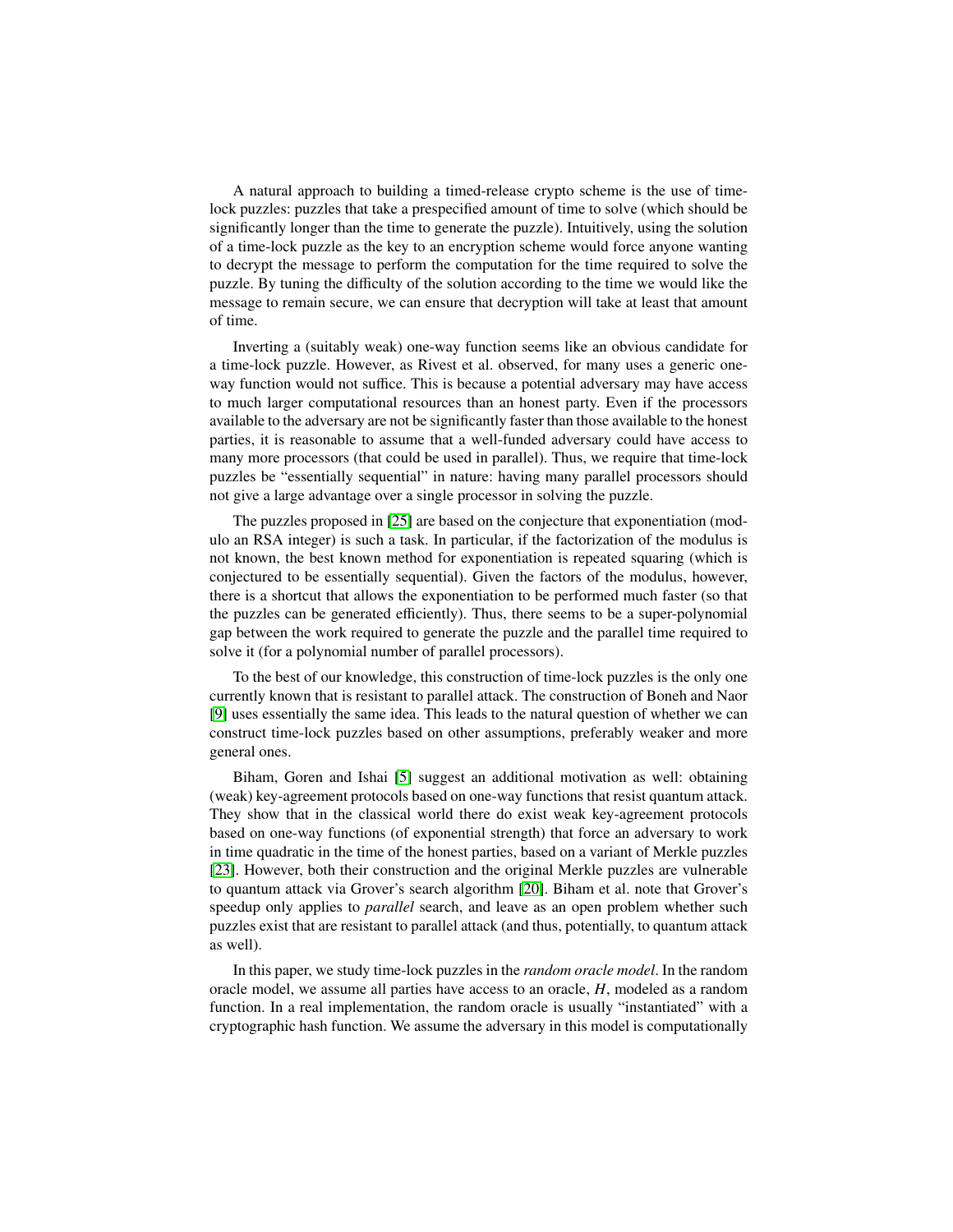unbounded, and measure the difficulty of the time-lock puzzle by the number of queries the adversary is required to make to the random oracle in order to solve it.

The random oracle model is interesting for several reasons. First, negative results in this model rule out "black-box" constructions from one-way permutations and collisionresistant hash functions (since a random function is collision-resistant and indistinguishable from a random permutation using only a small number of queries; see e.g., [\[21,](#page-11-5)[19](#page-11-6)[,3\]](#page-10-1) for details). Second, most "natural" protocols that have been proven secure in the random oracle model appear to be secure in practice as well (even though some "artificial" protocols are secure in this model but insecure for *any* explicit instantiation of the random oracle [\[11\]](#page-11-7)), and constructing a protocol in this model is sometimes a first step towards constructing a provably-secure protocol in the plain model (e.g., the first efficient IBE scheme was proven secure in the random oracle model [\[8\]](#page-11-8), after which constructions were found in the standard model as well [\[12](#page-11-9)[,6](#page-10-2)[,7\]](#page-11-10)). Finally, the random oracle model is much simpler to analyze than models that incorporate computational complexity, and better understanding the problem in this setting may give insight into the complexity-theoretic case.

We can think of a time-lock puzzle generator as a randomized oracle algorithm *f* . The output of  $f^H(r_A)$  (where  $r_A$  is the random input and *H* the random oracle) is a pair  $(M, V)$ : the puzzle *M* and a solution validator *V*. The solver, given *M*, must output a solution *x* such that  $V(x) = 1$ . When a time-lock puzzle has a single solution, such as when it is used to hide an encrypted message,  $V$  just compares its input to that constant value. In general, however, V may perform more complex verification and our negative results hold even when  $\mathcal V$  is not efficient (note that  $\mathcal V$  does not have access to the random oracle). For this to be a good time-lock puzzle, we would like *f* to be easy to compute but moderately hard to solve, even for a parallel adversary. More precisely, if we can compute  $(M, V) \leftarrow f^H(r_A)$  using *n* queries to *H*, we would like *f* to satisfy:

#### *Completeness.*

– There exists a (randomized) polynomial-time algorithm *g* (the honest solver) that solves puzzles generated by  $f$ : with high probability (over the random coins of *f* and *g* and the random oracle *H*), if we generate  $(M, V) \leftarrow f^H(r_A)$  and  $x \leftarrow f^H(r_B)$  then  $V(x) = 1$  We use the shorthand notation  $[(M, V) \leftarrow f^H(r_A): r \leftarrow f^H(r_B)$  $g^H(r_B, M)$  then  $V(x) = 1$ . We use the shorthand notation  $[(M, V) \leftarrow f^H(r_A); x \leftarrow$ <br> $g^H(r_B, M) \cdot V(r) = 1$  to denote the event that the puzzle was generated as described  $g^H(r_B, M); \mathcal{V}(x) = 1$  to denote the event that the puzzle was generated as described<br>above, the solver was run and its solution was valid. We denote by  $m > n$  the above, the solver was run and its solution was valid. We denote by  $m > n$  the number of queries *g* makes to *H*. *m* measures the difficulty for the honest solver and should be moderately larger than *n*, e.g., a large polynomial in *n*.

#### *Soundness.*

– Any algorithm that solves f and makes up to  $q \gg m$  queries to H must use at least  $m' \approx m$  levels of adaptivity. For example, we might take  $q = n^{\omega(1)}$  and  $m' =$ *<sup>m</sup>*/2. The number of levels of adaptivity measures the complexity for a parallelized adversary; this requirement means that unless the adversary makes a very large number of queries, using parallelism won't give it an advantage over the honest solver.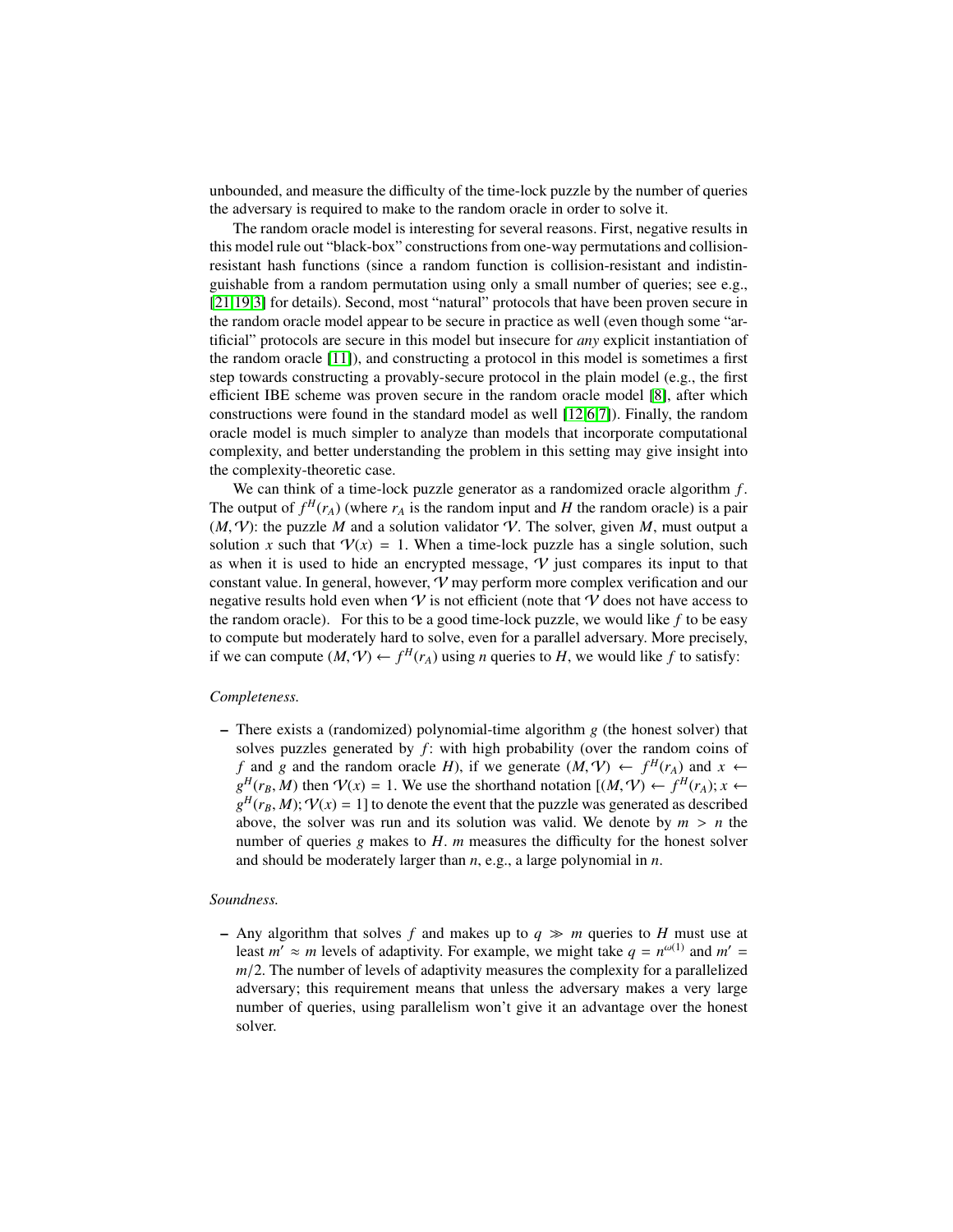#### 1.1 Our Results

*Time-lock puzzles with large di*ffi*culty gap are impossible.* Our main result is a negative one. We show that for every time-lock puzzle there exists a parallel adversary that can solve the puzzle in no more time than it takes to generate and makes only polynomially more queries to the random oracle than the best honest (serial) solver. Thus, constructing time-lock puzzles with a "gap" between the work of the puzzle generator and the parallel time of the solver cannot be done in the random-oracle model.

Concretely, we prove two similar theorems but with incomparable parameters. The first provides an adversary that makes an optimal number of parallel query rounds, but may require super-polynomial time to run, even if the honest solver is efficient. Our second theorem gives a much simpler adversary construction that runs in polynomial time if the honest solver does, but has slightly worse adaptivity.

Formally, we prove the following two theorems:

Theorem 1 (Optimally Adaptive but Inefficient Adversary). *Let f be an oracle algorithm that makes at most n queries to a random oracle H and g an oracle algorithm that makes at most m* > *n queries to H. If*

<span id="page-3-1"></span>
$$
\Pr\left[(M, \mathcal{V}) \leftarrow f^H(r_A); x \leftarrow g^H(r_B, M); \mathcal{V}(x) = 1\right] \ge 1 - v
$$

*(i.e., when a puzzle is randomly generated after which the solver g is executed, its output is a valid solution with probability at least* 1−*v over the random coins r<sub>A</sub>, r<sub>B</sub> and H) then for all*  $\varepsilon \in (0, 1)$  *there exists an adversary, Ivy, that makes*  $\tilde{O}(nm/\varepsilon)$  *queries to H, uses only n levels of adaptivity and satisfies*  $Pr[(M, V) \leftarrow f^H(r_A); x \leftarrow h^H(r_I, M); V(x) = 1] \ge$ <br> $1 - y - s$  (where r, is the variable denoting the random cains used by lyv)  $1 - v - \varepsilon$  *(where r<sub>I</sub>* is the variable denoting the random coins used by Ivy).

<span id="page-3-0"></span>Theorem 2 (Efficient but Non-Optimal Adversary). *Let f be an oracle algorithm that makes at most n queries to a random oracle H and g an oracle algorithm that makes at most m* > *n* queries to H. If  $Pr[(M, V) \leftarrow f^H(r_A); x \leftarrow g^H(r_B, M); V(x) = 1] \ge 1 - \nu$ <br>by then for all  $s \in (0, 1)$  there exists a deterministic adversary Lavier (denoted by 1) *v* then for all  $\varepsilon \in (0,1)$  there exists a deterministic adversary Javier (denoted by J) *who makes at most nm*/ε *queries to H, uses only n*/ε *levels of adaptivity and satisfies*  $Pr\left[(M, V) \leftarrow f^H(r_A); x \leftarrow J^H(M); V(x) = 1\right] \ge 1 - v - \varepsilon$ *. Moreover, the running time*<br>of *L* is  $O(n/\varepsilon)$  times the running time of g *of J is*  $O(n/\varepsilon)$  *times the running time of g.* 

Some intuition for the proofs of both theorems, as well as the full proof of Theorem [2,](#page-3-0) can be found in Section [2.](#page-6-0) Due to space considerations, the proof of Theorem [1](#page-3-1) is deferred to the full version.

By combining Theorem [1](#page-3-1) with the result of [\[4\]](#page-10-3), we partially resolve the open question of Biham et al. [\[5\]](#page-10-0) by showing that every key-agreement protocol in the randomoracle model can be broken by a parallel attack that makes polynomially many queries to the random-oracle: Biham et al. were interested in whether there exist key-agreement protocols that resist quantum attack, but as a step towards this goal asked the question of whether there exist such protocols secure against a parallel *classical* attacker, and specifically whether such protocols could be based on random functions.

Corollary 1. *Let* Π *be a two-party protocol in the random oracle model such that when executing* Π *the two parties Alice and Bob make at most n queries each and their outputs*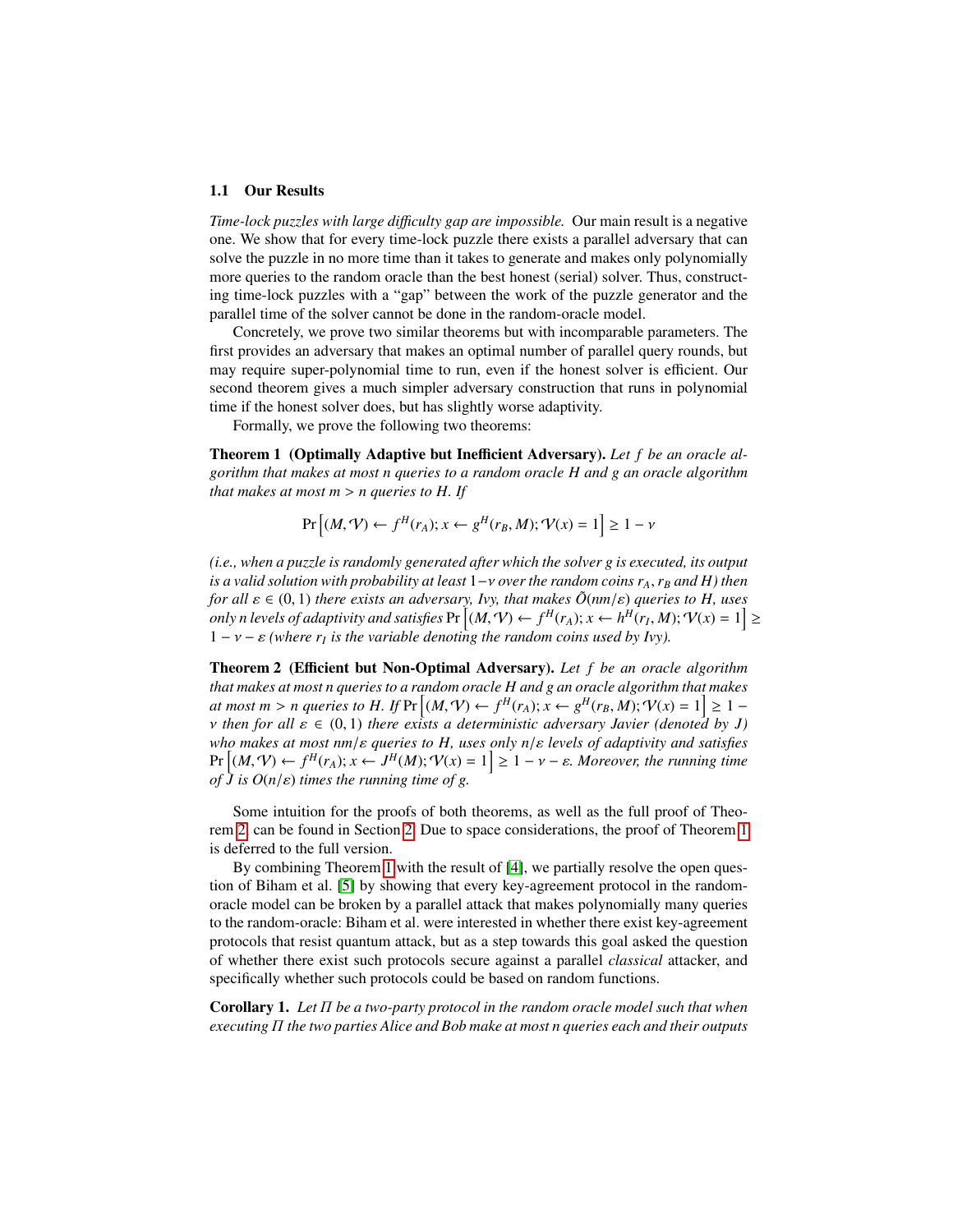*are identical with probability at least* <sup>1</sup> <sup>−</sup> ν*. Then for every* <sup>0</sup> < ε < <sup>1</sup> *there exists an adversary that, given the public transcript of the protocol, outputs a value that agrees with Bob's output with probability* <sup>1</sup> <sup>−</sup> ν <sup>−</sup> ε *using* <sup>2</sup>*n levels of adaptivity and making*  $\tilde{O}(n^3/\varepsilon^3)$  *total queries to H.* 

*Proof.* Let  $f^H(r_A, r_B) = (M, V)$ , where *M* is the complete public transcript of *Π* when Alice uses the random coins  $r_A$  and Bob the random coins  $r_B$ . Define the corresponding Alice uses the random coins  $r_A$  and Bob the random coins  $r_B$ . Define the corresponding solution validator to be

 $V(x) =$  $\left\{ \right.$  $\overline{\mathcal{L}}$ 1 if *x* is Bob's output in the execution of  $\Pi$  in  $f^H(r_A, r_B)$ <br>0 otherwise

By the result of [\[4\]](#page-10-3), there exists an adversary that makes at most  $O(n^2/\varepsilon^2)$  queries to  $H$  and outputs a "correct" solution to this puzzle (i.e., an output that agrees with Bob) *H* and outputs a "correct" solution to this puzzle (i.e., an output that agrees with Bob) with probability  $1 - v - \varepsilon/2$ . Think of this adversary as the solver, *g*. By Theorem [1,](#page-3-1) this implies that there exists a solver that succeeds with probability  $1 - v - \varepsilon$ , makes  $\tilde{O}((2n/\varepsilon) \cdot n^2/\varepsilon^2) = \tilde{O}(n^3/\varepsilon^3)$  total queries to *H* and uses only 2*n* levels of adaptivity (the 2*n* is because the total number of queries made by *f* is bounded by the total number (the  $2n$  is because the total number of queries made by  $f$  is bounded by the total number of queries made by both Alice and Bob).

*A time-lock puzzle with a linear gap in parallel time.* Although our negative results rule out "strong" time-lock puzzles, they still leave open the possibility for a weaker version: one that can be generated with *n* parallel queries to the oracle but requires *n* rounds of adaptive queries to solve.

<span id="page-4-0"></span>In a positive result, we show that such a puzzle can indeed be constructed. More formally, we prove:

Theorem 3. *Let k be a security parameter. There exist oracle functions f and g that satisfy:*

- *1.* (Efficiency)  $(M, \mathcal{V}_M) \leftarrow f^H(k, r)$  *can be computed using n parallel (non-adaptive)*<br>quaries to H *queries to H.*
- 2. (Completeness)  $x \leftarrow g^H(k, M)$  *can be computed using n serial (adaptive) queries*<br>*to H and the output of a always satisfies*  $\mathcal{V}_{\alpha}(x) = 1$  *(a is deterministic) to H and the output of g always satisfies*  $V_M(x) = 1$  *(g is deterministic).*
- *3.* (Soundness) *For every oracle function h that makes less than n serial rounds of queries to H and poly*(*k*) *queries overall to H in total,*
	- $\Pr\left[(M, \mathcal{V}_M) \leftarrow \hat{f}^H(k, r); x \leftarrow h^H(k, r, M); \mathcal{V}_M(x) = 1\right] = neg(k)$  (where neg is some negligible function in k) *negligible function in k).*

The idea behind the construction is to force the solver to make sequential queries by "encrypting" each successive query with the result of an oracle call on its predecessor. The full construction and a sketch of its security proof appear in Section [3.](#page-8-0)

### 1.2 Related Work

*Timed-Release Crypto Constructions.* The notion of timed-release crypto was introduced by May [\[22\]](#page-11-0). May's proposal was to publish an encrypted message and distribute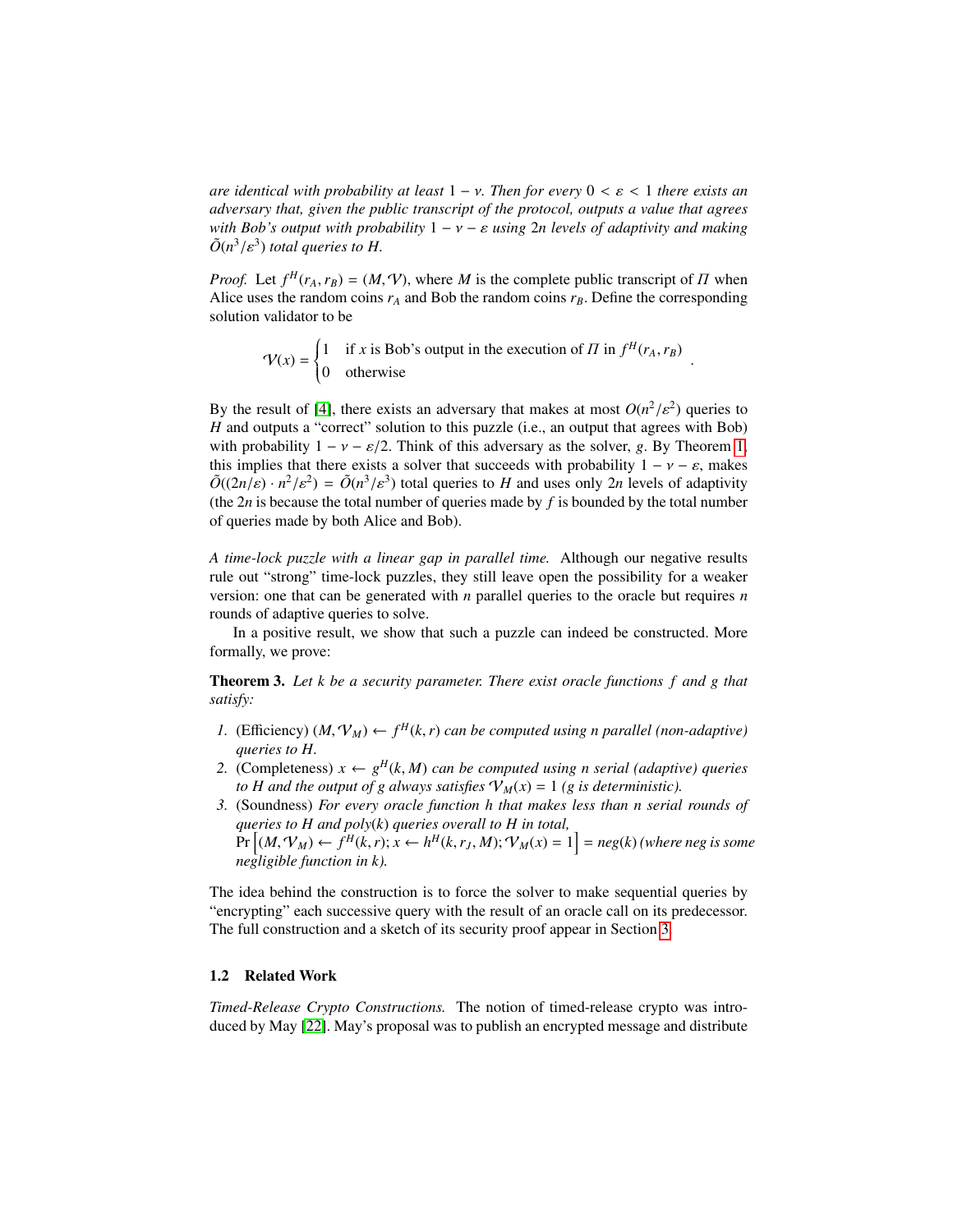the decryption key between several trusted agents. The agents would be instructed to publish their shares of the key at a specified future date. Rivest, Shamir and Wagner [\[25\]](#page-11-1) introduced the idea of using time-lock puzzles instead of requiring a sender to trust an external entity and also developed May's "trusted-agent" approach, suggesting a scheme where the trusted agents' storage does not grow with the number of timedrelease messages (as it does in May's scheme).

These two approaches, one based on puzzles and the other on trusted agents, have remained the basis of all new timed-release crypto schemes that we know of. There have been many improvements in the agent-based approach, focusing on reducing interaction between the agents and the users, achieving various verifiability and privacy properties ([\[8](#page-11-8)[,13](#page-11-11)[,14\]](#page-11-12), among others). On the other hand, to the best of our knowledge, all existing time-lock puzzle constructions (that are resistant to parallel attack) are based on the problem originated by Rivest et al., namely that of exponentiation modulo an RSA integer.

*Puzzles.* The term "puzzle" to describe a cryptographic construction that is "meant to be broken" was first used by Merkle in the context of key agreement protocols [\[23\]](#page-11-3). Merkle's key-exchange protocol allows two users to exchange a key by solving a single puzzle, while forcing an adversary to solve multiple puzzles in order to discover it. The protocol does not require much structure from the puzzles, and can be instantiated with black-box use of one-way functions. The computation gap between the honest users and the adversary is quadratic in Merkle's scheme: if an honest user requires  $O(N)$  time to recover the key, an adversary can recover it in  $O(N^2)$  time.

Barak and Mahmoody showed that this is essentially optimal [\[4\]](#page-10-3), improving a previous result by Impagliazzo and Rudich [\[21\]](#page-11-5). Both of these works give an upper bound for the computation gap of arbitrary key-exchange protocols in the random oracle model (including protocols that require multiple rounds of interaction between the two honest parties). Our work considers only one-message protocols, but bounds the *parallel* complexity of the adversary (in contrast to [\[21,](#page-11-5)[4\]](#page-10-3), who analyze the complexity of serial adversaries).

Puzzles have also been proposed as proof-of-work mechanisms for controlling spam and preventing denial-of-service-attacks. The idea was first introduced by Dwork and Naor [\[17\]](#page-11-13), and was developed in multiple subsequent works [\[1](#page-10-4)[,2](#page-10-5)[,16](#page-11-14)[,18\]](#page-11-15). Rivest and Shamir even suggest one variant for use as a micropayment system [\[24\]](#page-11-16).

One major difference between these types of puzzles and those we consider in this work is that resistance to parallel attack is not as critical: for example, an adversary generating spam messages can always parallelize at the message level rather than by attacking a specific puzzle. Proofs-of-work, on the other hand, must be resistant to amortization (solving one puzzle should not help in solving others), whereas this is usually not a concern for time-lock puzzles.

For both types of puzzles, it is still important to take into account the gap between the computational capability of an honest user and that of the adversary. Abadi, Burrows, Manasse and Wobbler suggest basing the difficulty of a puzzle on memory access time [\[1\]](#page-10-4), under the assumption that this has less variance among users than CPU speed. In a subsequent work, Dwork, Goldberg and Naor [\[16\]](#page-11-14) construct such a function in the random oracle model that uses "pointer-chasing" in a large random table. This has a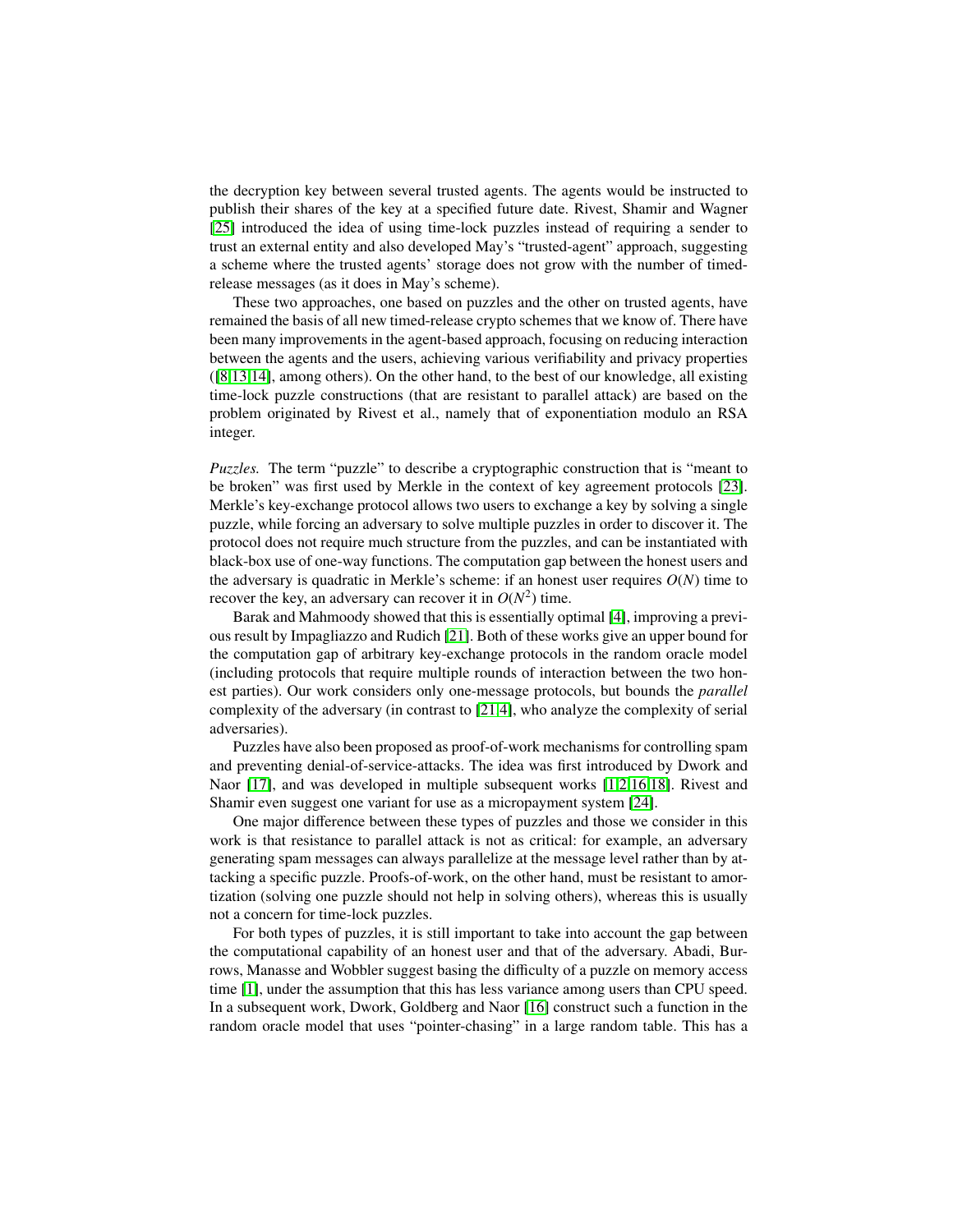very similar flavor to our time-lock puzzle construction in Section [3,](#page-8-0) although the goal is somewhat different and the analysis focuses on bounding memory accesses (to the table) rather than layers of adaptivity or queries to the random oracle.

# <span id="page-6-0"></span>2 Negative Results for Time-Lock Puzzles

In this section we give the intuition behind the proofs of our main results (Theorems [1](#page-3-1) and [2\)](#page-3-0) as well as the full proof of Theorem [2.](#page-3-0)

Following the seminal work of Impagliazzo and Rudich [\[21\]](#page-11-5) on key agreement protocols in the random oracle model, our adversaries (for both theorems) attempt to find all *intersection queries* between the puzzle-generator *f* (Alice) and the solver *g* (Bob) — all queries made by both Alice and Bob. If successful, the adversary can then simulate an honest solver without asking additional queries. The novelty of our work is that we care not just about the total number of queries made by the adversary, but about the number of levels of adaptivity.

Both adversary constructions work in rounds, and query the random oracle only at the end of a round. Our aim is to reduce the total number of rounds (this is the "adaptivity level" of the adversary). The constructions differ in how they choose which queries to ask in each round, and in the corresponding proofs that the adversary succeeds in learning all of the intersection queries with high enough probability.

## 2.1 Intuition for Theorem [1](#page-3-1)

For the proof of Theorem [1,](#page-3-1) we use ideas (and a construction) of Impagliazzo and Rudich [\[21\]](#page-11-5) (and later improvements by Barak and Mahmoody [\[4\]](#page-10-3)), but modified to minimize the number of query rounds used by the adversary. Our attacker, Ivy, selects her queries to the random oracle in *n* rounds (*n* is the number of queries made by Alice). In round *j*, Ivy computes a set of *heavy* queries on which she will query the oracle at the end of the round. Heavy queries are those that have a high probability (given Ivy's view) of having been made by Alice, where "high" is a parameter that depends on *n*, *m* (the number of queries made by the honest solver) and  $\varepsilon$  (the probability with which Ivy is allowed to fail).

The intuition for why Ivy's attack works is that, as long as Bob has not hit any of Alice's "private" queries (those not made by Ivy), Bob doesn't know any more than Ivy about Alice's view. Thus, any private query must be "light" conditioned on his view. By definition, the probability that Bob hits a light query is small. We can then take a union bound over all of Bob's queries, and conclude that the total probability that Bob hits a private query is small.

Unfortunately, the intuition above isn't entirely correct: even querying an index that was not queried by Alice may give Bob information about Alice's view: the fact that Alice *didn't* query a particular index. We observe, however, that this is the *only* information about Alice's view that Bob can gain from making a non-intersection query. Thus, if we condition on Bob not having made any private intersection queries so far, our intuition still holds.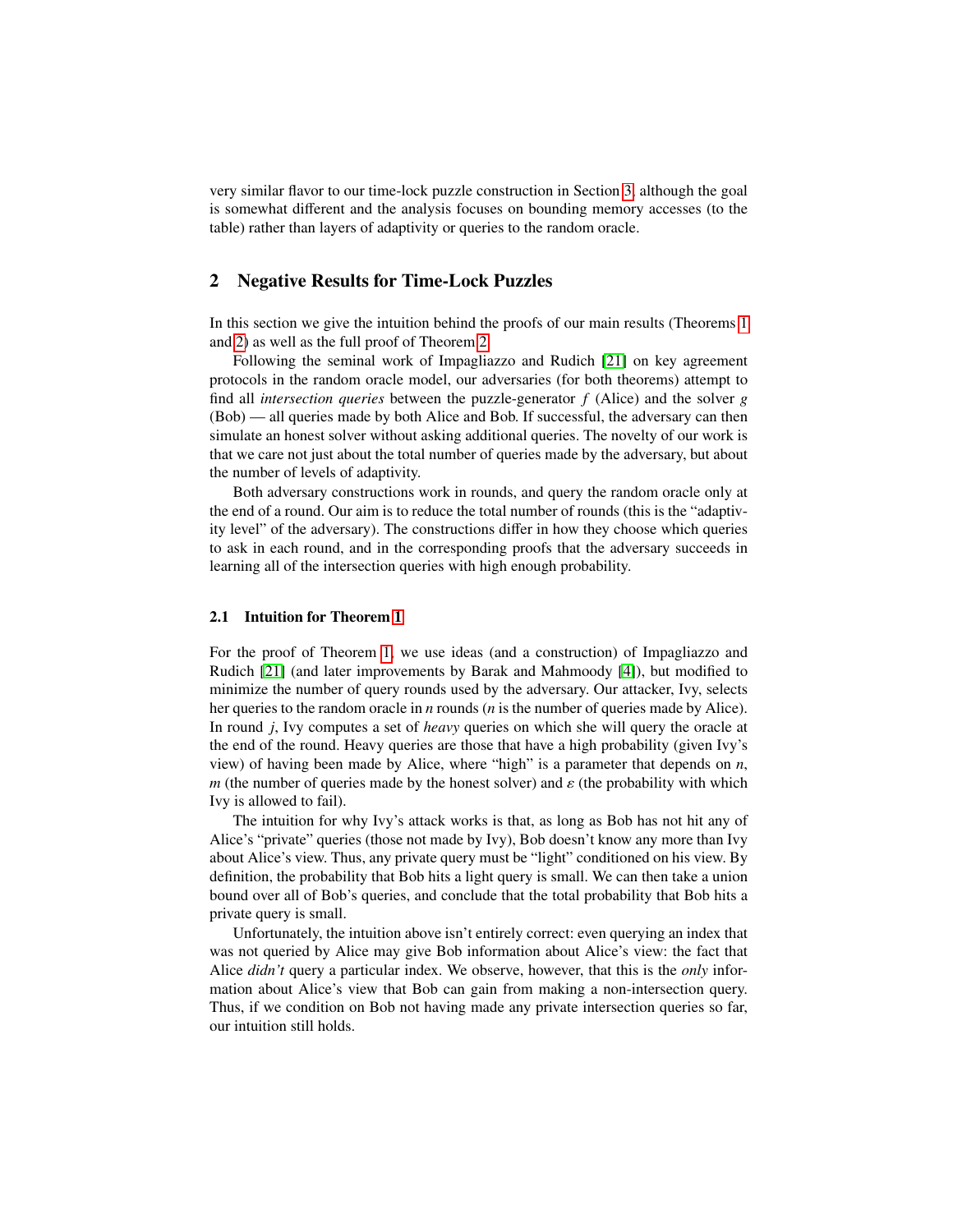The main technical difficulty in the proof is making sure that Ivy can ask many queries in parallel, in order to bound the number of rounds of adaptivity. Our solution to this is to have Ivy condition her probability space after each query on the event that this query was *not an intersection query* (rather than on the response to the query). Since this event does not require Ivy to query the oracle in order to compute the new query probabilities, she can ask multiple parallel queries in each round. Loosely speaking, Ivy's query strategy ensures that if there are any remaining heavy queries, then one of her queries will be an intersection query with high probability. Since the number of intersection queries can be at most *n*, within *n* rounds Ivy can ensure that there are no remaining heavy queries.

Note that in order to find heavy queries, Ivy uses her unbounded computational power (e.g., if Alice queries the oracle on an index *i* and sends Bob an encryption of *i*, the index *i* is heavy conditioned on Ivy's view, but Ivy may have to break the encryption to find it).

#### 2.2 Proof of Theorem [2](#page-3-0)

Javier, the adversary constructed in the proof of Theorem [2,](#page-3-0) works by running the honest solver in each round, but replacing its queries to the random oracle with a simulated oracle (so no queries to the real oracle are made during an execution). After the simulation, Javier updates the simulated oracle by querying the real oracle (in parallel) on every index that was queried during the simulated execution. The main idea in the proof is that, since the puzzle generator asks only *n* queries, there can be at most *n* rounds in which the simulated execution "hits" an intersection query that was not already known to Javier. In the remaining rounds, Javier does know all the intersection queries, and hence the simulated solver will behave just like the real honest solver (and output a correct solution to the puzzle with the same probability). Formally:

*Proof (of Theorem [2\)](#page-3-0).* The adversary Javier follows Alg. [1.](#page-7-0) In the algorithm description,  $Q_i(J)$  is the set of queries Javier made to *H* up to (but not including) round *i*, while  $Q(B_i)$ is the set of queries the simulated Bob made to  $H_i$  in Javier's  $i^{th}$  round.

**Algorithm 1** Javier's query algorithm on message *M* and oracle *H* with parameter  $\varepsilon$ 

The total number of queries made by Javier is at most *nm*/ε and Javier's running time is  $O(n/\varepsilon)$  times the running time of Bob. It remains to show that the probability that Javier's output is accepted by the solution validator is at least  $1 - v - \varepsilon$ .

<span id="page-7-0"></span><sup>1:</sup> Randomly choose  $i^* \in [n/\varepsilon]$ .<br>2: for  $i \in \{1, \dots, i^*\}$  do

<sup>2:</sup> for  $i \in \{1, ..., i^*\}$  do<br>3: Pup Bob to get:

<sup>3:</sup> Run Bob to get:  $x_i \leftarrow g^{H_i}(r_B, M)$  where  $H_i$  is an oracle that answers any query  $x \in Q(J)$ <br>the same as *H* does and *H*, answers any new query  $a \notin Q(I)$  uniformly at random. Note the same as *H* does, and  $H_i$  answers any new query  $q \notin Q(J)$  uniformly at random. Note that to run  $g^{H_i}(r_B, M)$  we do not need to ask any new query to *H* because all the answers<br>to queries in  $O(L)$  are already known and the rest are answered at random to queries in *Q*(*J*) are already known and the rest are answered at random.

<sup>4:</sup> Query *H* on all indices in  $Q(B_i) \setminus Q_i(J)$  where  $Q(B_i)$  is the queries Bob made to  $H_i$ .

<sup>5:</sup> Output  $x_i^*$ .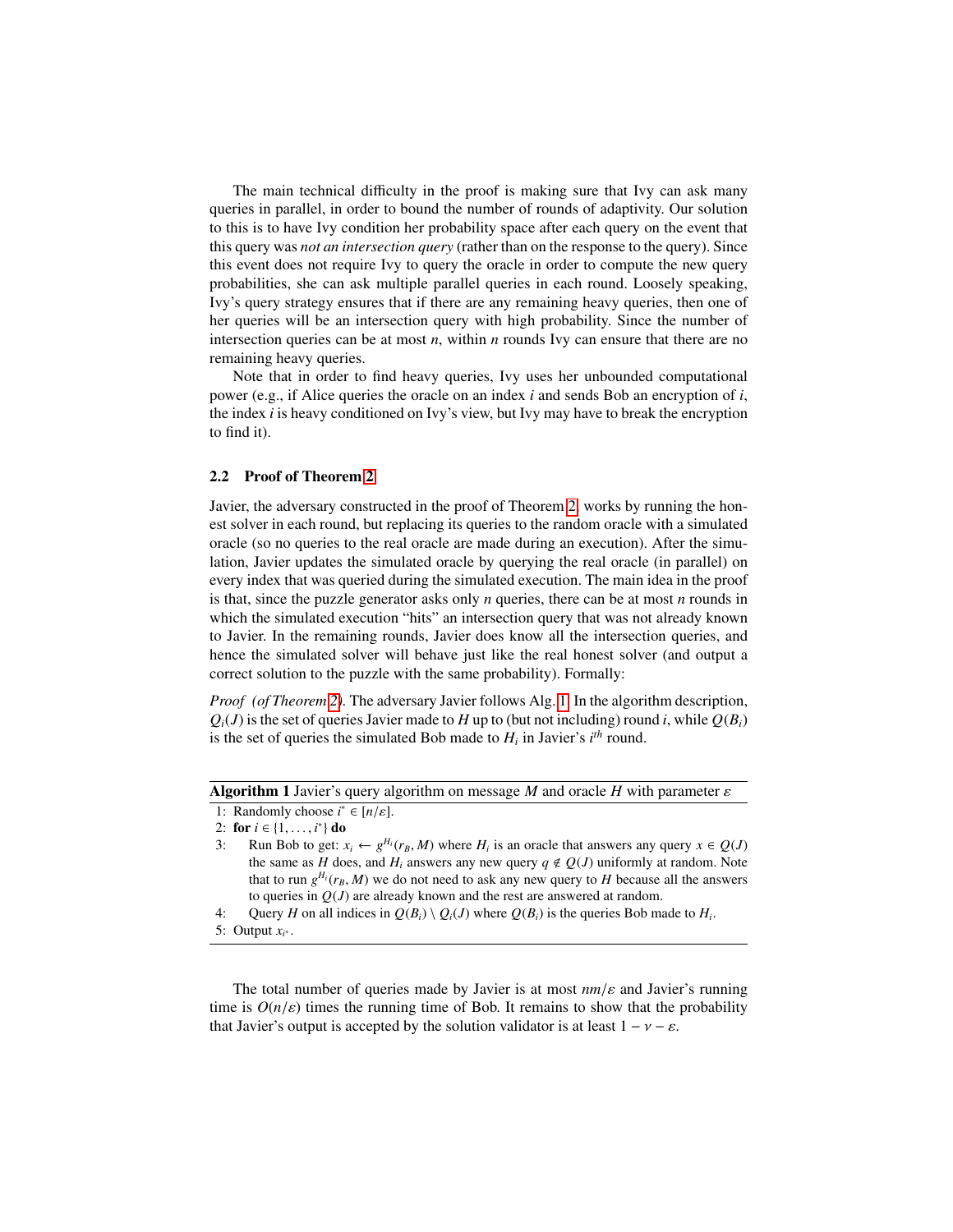Denote the event that Javier's output is accepted by the solution validator:

$$
\text{Success} \stackrel{def}{=} (M, \mathcal{V}) \leftarrow f^H(r_A) \land x_{i^*} \leftarrow g^{H_{i^*}}(r_B, M) \land \mathcal{V}(x_{i^*}) = 1 \; .
$$

Call a round *i good* if Javier did not ask any new intersection queries in round *i* (i.e.,  $Q(B_i) \cap Q(A) \subseteq Q_i(J)$ . Denote Good<sub>*i*</sub> the event that round *i* was good. Since Alice asks at most *n* queries, there can be at most *n* rounds that are not good. Thus, Pr [Good<sub>i<sup>\*</sub></sup>] ≥</sub> 1 −  $\varepsilon$ . Note that if Good<sub>i<sup>\*</sub></sup> holds, the tuple  $(f^H(r_A), g^{H_i*}(r_B, M))$  is distributed identically to  $(f^H(r_A), g^H(r_B, M))$  because as long as Bob's queries in round i<sup>\*</sup> were not queried by</sub> to  $(f^H(r_A), g^H(r_B, M))$ , because as long as Bob's queries in round *i*<sup>\*</sup> were not queried by Alice *H* and *H*<sub>n</sub> both choose their answers at random and independently of all previous Alice,  $H$  and  $H_i^*$  both choose their answers at random and independently of all previous queries and answers. Therefore, for an arbitrary event *E* defined over the joint view of  $f^H(r_A)$  and that of Javier till the end of round *i*<sup>\*</sup>, to know the quantity Pr [*E* ∧ Good<sub>*i*<sup>\*</sup></sub>] it does not matter weather we use the oracle *H* or  $H_{i^*}$  in round  $i^*$ , and the probabilities will remain the same. By misusing the notation, we also use Good*<sup>i</sup>* <sup>∗</sup> to refer to the similar event when Javier uses the oracle  $H$  in his simulation of Bob in round  $i^*$ . Thus, we finally conclude:

Pr [Success] ≥ Pr [Success ∧ Good*<sup>i</sup>* ∗ ]

$$
= \Pr\left[ (M, \mathcal{V}) \leftarrow f^H(r_A); x_{i^*} \leftarrow g^{H_{i^*}}(r_B, M); \mathcal{V}(x_{i^*}) = 1 \wedge \text{Good}_{i^*} \right]
$$
  
\n
$$
= \Pr\left[ (M, \mathcal{V}) \leftarrow f^H(r_A); x \leftarrow g^H(r_B, M); \mathcal{V}(x) = 1 \wedge \text{Good}_{i^*} \right]
$$
  
\n
$$
\geq \Pr\left[ (M, \mathcal{V}) \leftarrow f^H(r_A); x \leftarrow g^H(r_B, M); \mathcal{V}(x) = 1 \right] - (1 - \Pr[\text{Good}_{i^*}])
$$
  
\n
$$
\geq 1 - \nu - \varepsilon.
$$

## <span id="page-8-0"></span>3 A Time-Lock Puzzle with a Linear Difficulty Gap

In this section we give the construction and proof for Theorem [3.](#page-4-0)

In the description below, we omit the security parameter *k*: the security parameter is only used to determine the range of the random oracle — we assume w.l.o.g. that  $H(q)$ returns *k* bits (if the random oracle returns fewer bits, we can interpret a query  $H(q)$ as concatenation of multiple queries (e.g.,  $H(kq) \odot H(kq + 1) \odot \cdots \odot H(kq + k - 1)$ ). To further simplify notation, our definition of *f* only generates the message *M*. The (implicit) solution validator  $V_M$  checks whether its input is equal to  $f$ 's input (our soundness proof is slightly stronger — we show that no adversary making less than *n* serial rounds of queries to *H* can find *any* valid preimage of *M* under *f*).

We define the puzzle-generating function *f* to be:

$$
f^H(x_0,...,x_n) \stackrel{def}{=} (x_0, H(x_0) \oplus x_1,..., H(x_{n-1}) \oplus x_n)
$$

(where the input is interpreted as  $n + 1$  *k*-bit query indices).

The honest solver *g* inverts *f* by running Algorithm [2:](#page-9-0)

*Proof (Sketch for Theorem [3\)](#page-4-0).* By inspection, *f* can be computed with *n* non-adaptive queries: the values  $H(x_1), \ldots, H(x_n)$  can be obtained in parallel. The correctness of the honest inverter (Alg. [2\)](#page-9-0) and the fact that it uses *n* serial queries is also easy to see.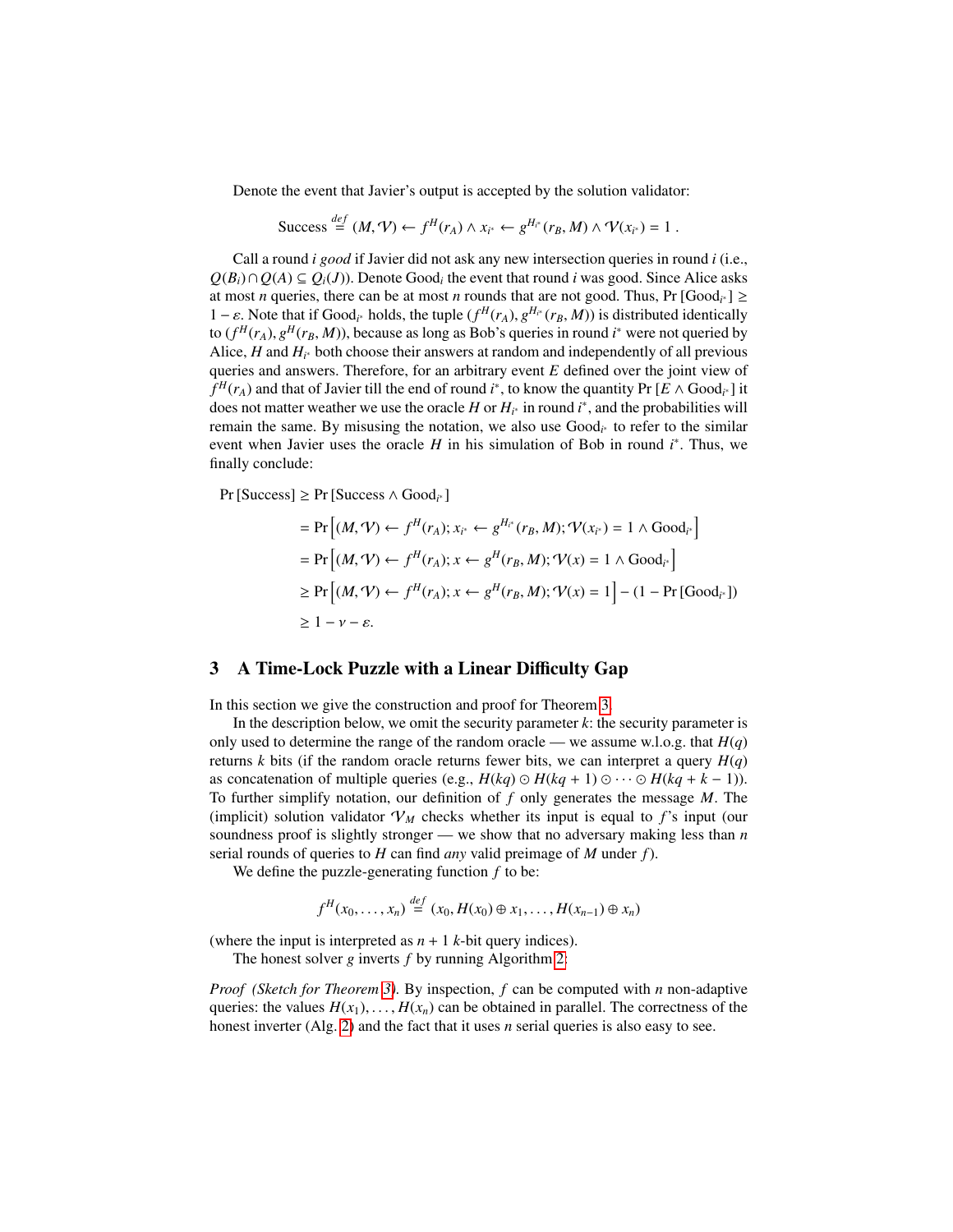Algorithm 2 Honest solver *g* on input  $M = (M_0, \ldots, M_n)$  and oracle *H* 

<span id="page-9-0"></span>1:  $x_0 \leftarrow M_0$  //  $x_0$  is not "encrypted".

2: for 
$$
i \in \{1, ..., n\}
$$
 do

2: **for** *i* ∈ {1, . . . , *n*} **do**<br>3:  $x_i$  ← *H*(*x<sub>i−1</sub>*) ⊕ *M<sub>i</sub>* // "decrypting" *x<sub>i</sub>* requires an oracle query on index *x<sub>i−1</sub>*.

4: Output 
$$
(x_0, \ldots, x_n)
$$

The main part of the proof is to show that every inverter making  $poly(k)$  queries to *H* needs to use at least *n* rounds of adaptive queries. To prove this, we first claim that any algorithm that outputs  $x_{i+1}$  with non-negligible probability must query *H* on  $x_i$ . This is because, even taken together, the value of  $f^H(x_0, \ldots, x_n)$ , the values of  $f^X(x_0, \ldots, x_n)$  and the repropress of the random oracle on all queries except  $x_i$  ${x_0, \ldots, x_n} \setminus {x_{i+1}}$  and the responses of the random oracle on all queries except  $x_i$ give no information (in the information-theoretic sense) about  $x_{i+1}$ . Thus, the probability that an algorithm outputs  $x_{i+1}$  without querying *H* on  $x_i$  is negligible in *k* (the output size of *H*). Note that this remains true if we allow the algorithm to output a polynomial number of guesses for  $x_{i+1}$ .

Now, consider an algorithm *h* making multiple rounds of queries to the oracle *H*, such that in each round the indices queried depend only on the responses from previous rounds. We can think of h as also outputting the indices it queries in each round (and the total number of indices output by *h* is polynomial in *k*). If *h* correctly inverts *f* on input  $M = f^H(x_0, \ldots, x_n)$ , it must output  $x_n$  at some round (since *f* is injective). By induction (and using the reasoning above), the probability that *h* first outputs (queries) induction (and using the reasoning above), the probability that *h* first outputs (queries)  $x_i$  and  $x_{i+1}$  in the same round is negligible (since we showed it must query  $x_i$  before  $x_{i+1}$ ). Therefore, the algorithm must use at least *n* rounds of adaptivity.

#### 3.1 Increasing the Computation/Communication Ratio

Note that while our positive construction of a time-lock puzzle in the random-oracle model is optimal with respect to query complexity, the description of a puzzle that requires *n* adaptive queries to solve is also linear in *n*. When the cost of communication is comparable to an oracle query, simply communicating the puzzle takes  $O(n)$ time, negating the benefit of parallel queries. We improve this ratio arbitrarily by replacing each oracle call with *d* composed calls (i.e., each call querying the oracle on the response to the previous call). This will increase both the (parallel) generation and solution time by a factor of *d* without changing the size of the puzzle description. Formally, let  $H^{(1)} \stackrel{def}{=} H$  and for  $d > 1$  let  $H^{(d)}(q) \stackrel{def}{=} H(H^{(d-1)}(q))$ . Then the function  $H^{(d)}(r_0, r_1)$  can be computed with *d* rounds of *n* non-adaptive queries, and the  $f^{H^{(d)}}(x_0, \ldots, x_n)$  can be computed with *d* rounds of *n* non-adaptive queries, and the soundness condition from Theorem 3 holds with the increased parameters. soundness condition from Theorem [3](#page-4-0) holds with the increased parameters:

*Claim.* For every oracle function *h* that makes less than *dn* serial rounds of queries to *H* and poly(*k*) queries overall to *H* in total,

$$
\Pr\left[(M, \mathcal{V}_M) \leftarrow f^{H^{(d)}}(k, r); x \leftarrow h^H(k, r, M); \mathcal{V}_M(x) = 1\right] = neg(k)
$$

(where neg is some negligible function in *k*).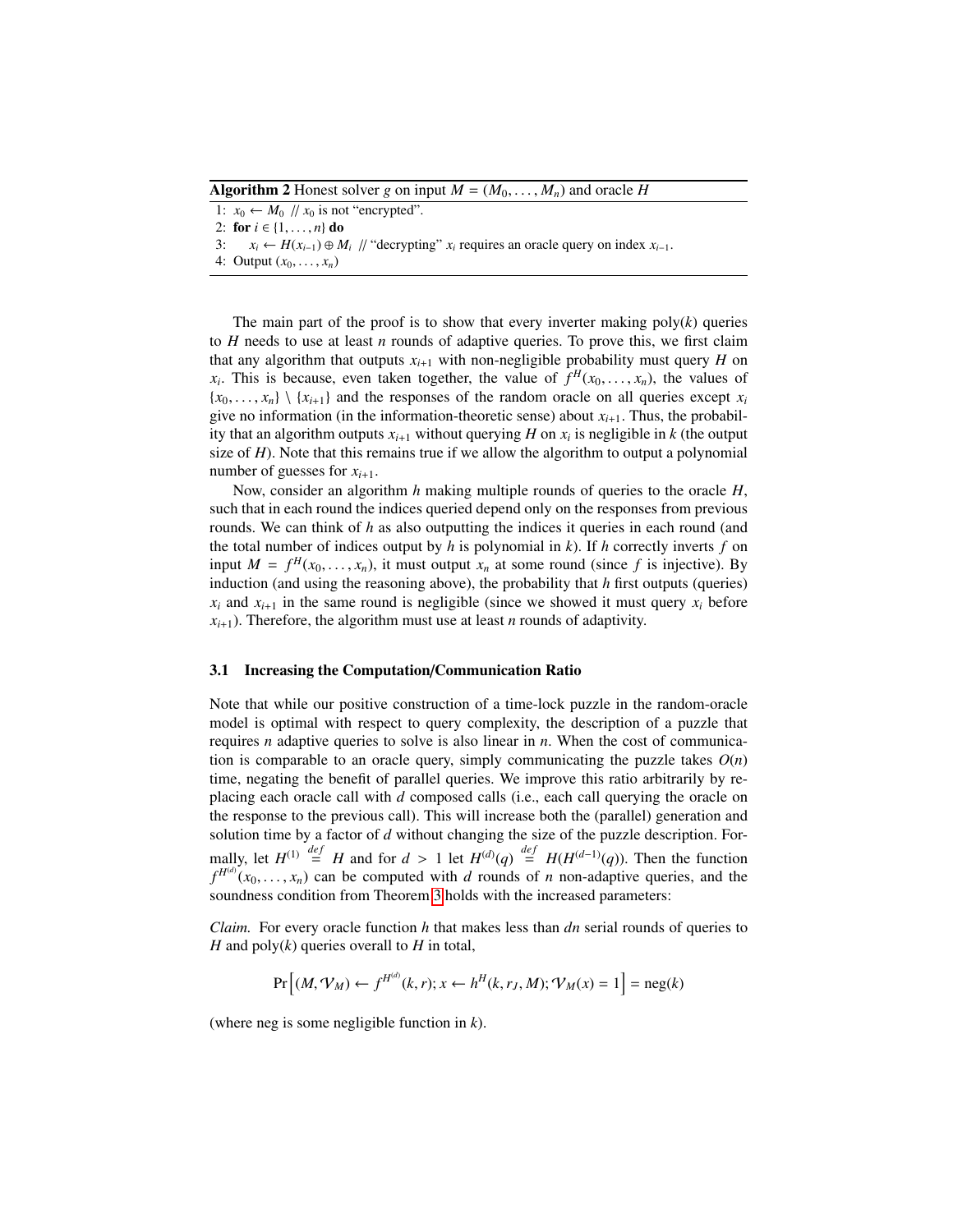*Proof (Sketch)*. The main idea is that any algorithm that outputs  $H^{(i)}(x)$  with nonnegligible probability must query *H* on  $H^{(i-1)}(x)$  (otherwise the algorithm has no information about  $H^{(i)}(x)$ ). By induction, it follows that an algorithm that makes only a polynomial number (in *k*) of queries to *H* needs *d* adaptive rounds to compute  $H^{(d)}(x)$ . Composing this idea with the induction in the proof of Theorem [3,](#page-4-0) we get the required parameters.

# 4 Discussion and Open Questions

The most obvious open question relating to time-lock puzzles is finding constructions based on assumptions other than the difficulty of factoring. Although this work rules out black-box constructions (with a super-constant gap) from one-way permutations and collision-resistant hash functions, we have no reason to believe that time-lock puzzles based on other concrete problems (e.g., lattice-based problems) do not exist. Extending our approach to other general assumptions (e.g., trapdoor permutations) is also an interesting open problem.

One of the motivations for looking at time-lock puzzles in the random-oracle model is the search for puzzles that are resistant to quantum attack. In this direction there still remains work to be done: on the positive side, our construction may not be secure against adversaries with quantum access to the random oracle (e.g., Dagdelen et al. show protocols that are secure in the random oracle model but can be broken by attackers with quantum access to the random oracle [\[15\]](#page-11-17)). On the other hand, when the honest parties are quantum, the lower bound question is still open as well (Brassard and Salvail [\[10\]](#page-11-18) and, independently, Biham et al [\[5\]](#page-10-0), give a quantum version of Merkle puzzles that require the adversary to make *n* <sup>3</sup>/<sup>2</sup> queries in order to recover the shared key, but do not prove optimality).

## Acknowledgements

We thank the anonymous reviewers for their helpful comments and suggestions.

# **References**

- <span id="page-10-4"></span>1. M. Abadi, M. Burrows, M. S. Manasse, and T. Wobber. Moderately hard, memory-bound functions. *ACM Trans. Internet Techn.*, 5(2):299–327, 2005.
- <span id="page-10-5"></span>2. A. Back. Hashcash — a denial of service counter-measure, 2002. [http://www.hashcash.](http://www.hashcash.org/papers/hashcash.pdf) [org/papers/hashcash.pdf](http://www.hashcash.org/papers/hashcash.pdf).
- <span id="page-10-1"></span>3. B. Barak and M. Mahmoody. Lower bounds on signatures from symmetric primitives. In *FOCS '07*, pages 680–688. IEEE Computer Society.
- <span id="page-10-3"></span>4. B. Barak and M. Mahmoody. Merkle puzzles are optimal - an  $O(n^2)$ -query attack on any key exchange from a random oracle. In *CRYPTO '09*, volume 5677 of *LNCS*, pages 374–390.
- <span id="page-10-0"></span>5. E. Biham, Y. J. Goren, and Y. Ishai. Basing weak public-key cryptography on strong one-way functions. In *TCC '08*, volume 4948 of *LNCS*, pages 55–72.
- <span id="page-10-2"></span>6. D. Boneh and X. Boyen. Efficient selective-id secure identity-based encryption without random oracles. In *EUROCRYPT '04*, volume 3027 of *LNCS*, pages 223–238.